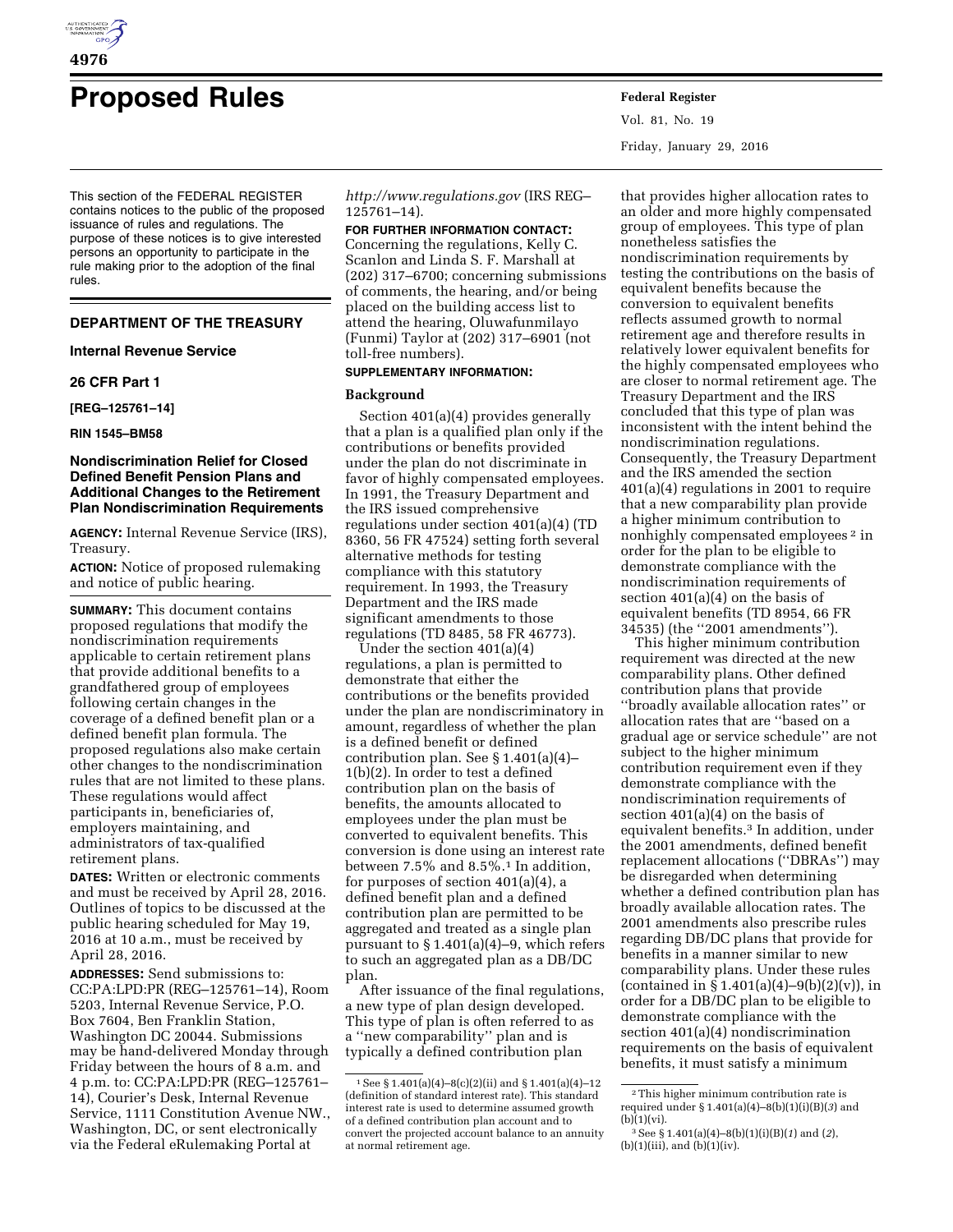aggregate allocation gateway unless the DB/DC plan either fits within the definition of ''primarily defined benefit in character'' or consists of ''broadly available separate plans.'' This minimum aggregate allocation gateway requires a minimum allocation rate (or equivalent allocation rate) for each nonhighly compensated employee.

Since 2001, a number of employers have moved away from providing retirement benefits through traditional defined benefit plans. In many of these cases, employers have either significantly changed the type of benefit formula provided under the plan (such as in the case of a conversion to a cash balance plan), or have prohibited new employees from entering the plan entirely. The employers may then have allowed employees who had already begun participation in the defined benefit plan (or who are older or have been credited with longer service under the plan) to continue to earn pension benefits under the defined benefit plan while closing the plan or formula to all other employees. These defined benefit plans are sometimes referred to as ''closed plans,'' and the employees who continue to earn pension benefits under the closed plan are often known as a ''grandfathered group of employees.'' In situations in which new employees continue to earn benefits under the defined benefit plan, but are under a new formula, any formula that continues to apply to a grandfathered group of employees is sometimes referred to as a ''closed formula.''

Closed plans are required to meet the coverage rules under section 410(b) and the nondiscrimination rules under section 401(a)(4) (including a nondiscrimination requirement regarding the availability of benefits, rights, and features). Many closed plans, however, may eventually find it difficult to meet these requirements because the proportion of the grandfathered group of employees who are highly compensated employees compared to the employer's total workforce increases over time. This occurs because members of the grandfathered group of employees usually continue to receive pay raises (and so may become highly compensated employees), and new employees (who are generally nonhighly compensated employees) are not covered by the closed plan.

When a closed defined benefit plan can no longer meet the nondiscrimination requirements on a stand-alone basis because of the demographic changes previously described, it can demonstrate compliance with section 401(a)(4) by aggregating with the employer's defined

contribution plan. In general, it is easier to meet the nondiscrimination requirements if the resulting DB/DC plan demonstrates compliance with section 401(a)(4) based on the benefits or equivalent benefits provided to the employees (rather than based on contributions).

On January 6, 2014, the Treasury Department and the IRS published Notice 2014–5, 2014–2 I.R.B. 276. Notice 2014–5 provided temporary nondiscrimination relief for certain closed plans. Specifically, under Notice 2014–5, if certain criteria are satisfied,4 a plan sponsor is permitted to test a DB/ DC plan that includes a closed plan that was closed before December 13, 2013, on a benefits basis for plan years beginning before January 1, 2016, without complying with the minimum aggregate allocation gateway, even if that would otherwise be required under the current regulations. Notice 2015–28, 2015–14 I.R.B. 848, extended that relief for an additional year by applying it to plan years beginning before 2017 provided that the conditions of Notice 2014–5 are satisfied.

Notice 2014–5 also requested comments on whether the section 401(a)(4) regulations should be amended to provide additional alternatives that would allow a DB/DC plan to satisfy the nondiscrimination in amount requirements on the basis of equivalent benefits, and whether certain other permanent changes should be made to the nondiscrimination regulations, such as modifications to the rules regarding nondiscriminatory benefits, rights, and features.5 The comments received in response to Notice 2014–5 generally supported these types of changes. In addition, all of the commenters requested permanent changes to the nondiscrimination

 $5$  Section 1.401(a)(4)–4 provides rules for determining whether the benefits, right, and features provided under a plan are made available in a nondiscriminatory manner. Under these rules, each benefit, right, or feature must satisfy the current availability requirement of  $\S 1.401(a)(4)$ -4(b) (which requires testing of the group to which the benefit, right, or feature is currently available) and the effective availability requirement of § 1.401(a)(4)–4(c) (which requires that the group of employees to whom the benefit, right, or feature is effectively available must not substantially favor highly compensated employees).

requirements in order to make it easier for closed plans to continue to satisfy the nondiscrimination requirements.

The Treasury Department and the IRS agree that permanent changes to the nondiscrimination rules should be made in order to help employers and plan sponsors preserve the retirement expectations of certain grandfathered groups of employees. These changes are meant to apply to situations in which the proportion of the grandfathered group of employees who are highly compensated employees compared to the employer's total workforce has increased due to ordinary demographic changes, as previously described in this preamble.

#### **Explanation of Provisions**

#### **I. Overview**

The proposed regulations modify a number of provisions in the existing regulations under section 401(a)(4) to address situations and plan designs, including closed plans and formulas, that were not contemplated in the development of the regulations and the 2001 amendments. While many of the changes in the proposed regulations provide nondiscrimination relief for certain closed plans and formulas, the proposed regulations also include other changes that are not limited to closed plans and formulas.

## **II. Rules Related to Closed Plans and Similar Arrangements**

The proposed regulations set forth special rules that allow closed plans and similar arrangements to satisfy the nondiscrimination rules in additional situations. These special rules are based on the existing rules for DBRAs, as modified to respond to concerns raised by stakeholders with respect to those existing rules.

Under the proposed regulations, the eligibility conditions set forth in the modified DBRA rules (described in section II.A of this portion of the preamble) provide a framework for the eligibility conditions for the snapshot rule related to closed plans in a DB/DC plan (described in section II.B of this portion of the preamble). The modified DBRA rules are also used as a basis for the special testing rule for benefits, rights, and features provided to a grandfathered group of employees (described in section II.C of this portion of the preamble). For example, the special testing rule for a benefit, right, or feature provided to a grandfathered group of employees under a defined contribution plan establishes nondiscrimination relief for matching contributions provided to a

<sup>4</sup> Generally, in order to be eligible for the relief provided by Notice 2014–5, each defined benefit plan that is part of an aggregated DB/DC plan must have satisfied the requirements of section 401(a)(4) without using the minimum aggregate allocation gateway under § 1.401(a)(4)–9(b)(2)(v)(D). Thus, the defined benefit plan must have either been primarily defined benefit in character (within the meaning of  $\S 1.401(a)(4) - 9(b)(2)(v)(B)$ , consisted of broadly available separate plans (within the meaning of  $\S 1.401(a)(4)-9(b)(2)(v)(C)$ , or satisfied the applicable nondiscrimination rules without being aggregated with a DC plan.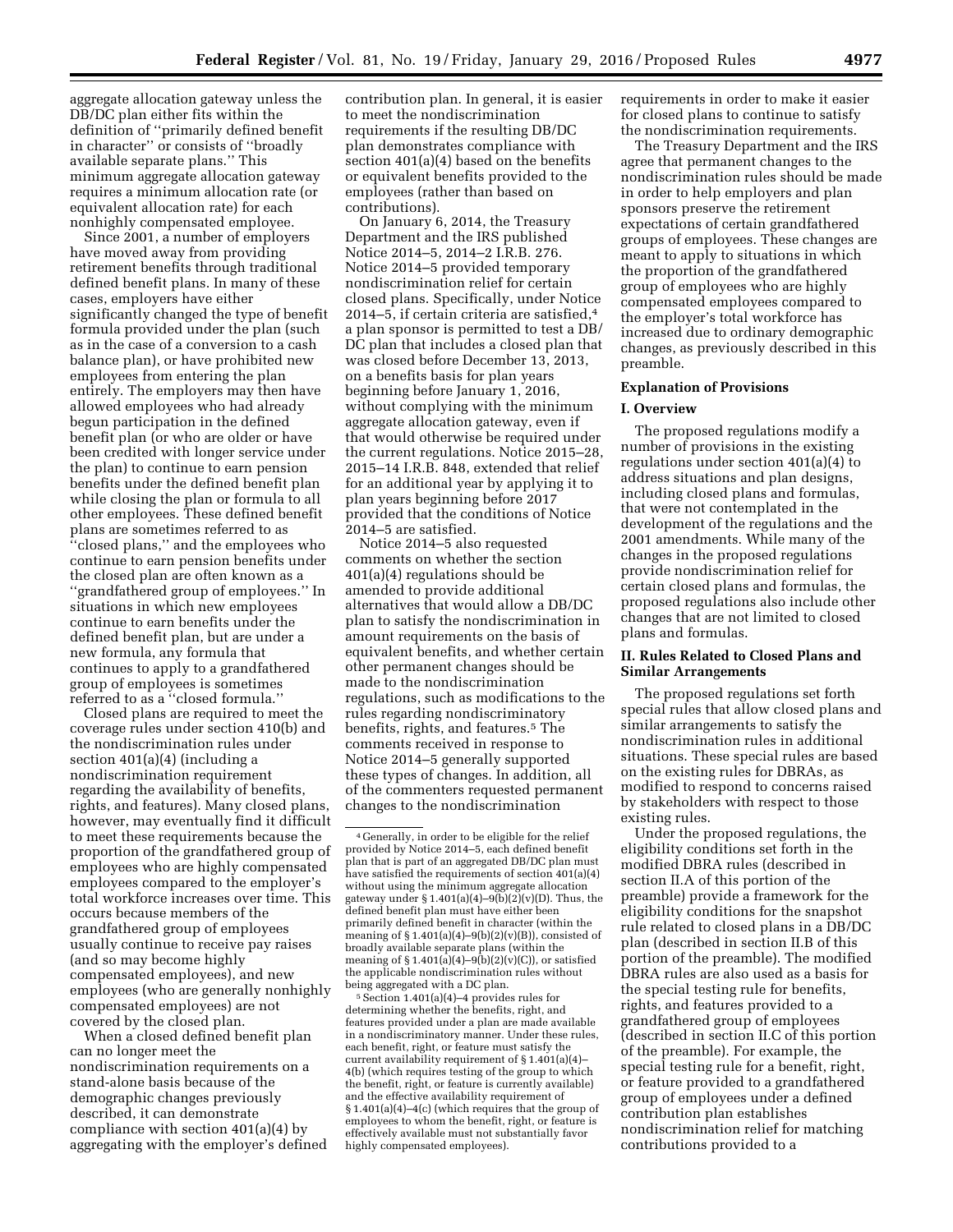grandfathered group of employees who formerly participated in a defined benefit plan that is intended to be consistent with the nondiscrimination relief provided by the modified DBRA rules for nonelective contributions provided to such a grandfathered group of employees.

## *A. Modifications to the DBRA Rules Under § 1.401(a)(4)–8*

The proposed regulations modify the rules applicable to DBRAs under  $§ 1.401(a)(4)–8$ , which allow certain defined contribution plan allocations to be disregarded when determining whether a defined contribution plan has broadly available allocation rates. The rules applicable to DBRAs allow employers to provide, in a nondiscriminatory manner, certain allocations to replace defined benefit plan retirement benefits without having to satisfy the minimum aggregate allocation gateway. The modifications in the proposed regulations are intended to allow more allocations to fit within the DBRA rules. For example, under the existing regulations a DBRA must be reasonably designed to replace the benefits that would have been provided under the closed defined benefit plan. The proposed regulations provide greater flexibility in this respect and allow the allocations to be reasonably designed to replace some or all of the benefits that would have been provided under the closed plan, subject to a requirement that the allocations be provided in a consistent manner to all similarly situated employees.

The proposed regulations incorporate a modified version of the conditions for an allocation to be a DBRA that were reflected in Rev. Rul. 2001–30, 2001–2 C.B. 46. For example, under one of the conditions set forth in Rev. Rul. 2001– 30, in order for an allocation to be a DBRA, the defined benefit plan's benefit formula for the group of employees who formerly benefitted under that plan must have generated equivalent normal allocation rates that increased from year to year as employees attained higher ages. The proposed regulations ease this restriction on the types of defined benefit plans with respect to which a DBRA can be provided by allowing a DBRA also to replace the benefit provided under a defined benefit plan with a benefit formula that generated equivalent normal allocation rates that increased from year to year as employees were credited with additional years of service (rather than only as the employees attained higher ages).

The existing regulation also requires that the group of employees who receive

a DBRA must be a nondiscriminatory group of employees, and Rev. Rul. 2001–30 interprets this rule as requiring that the group of employees satisfy the minimum coverage requirements of section 410(b) (determined without regard to the average benefit percentage test). The proposed regulations incorporate this interpretation, but limit its application so that the rule only applies for the first 5 years after the closure date. In addition, the proposed regulations incorporate the interpretation in Rev. Rul. 2001–30 regarding whether the defined benefit plan was an established nondiscriminatory defined benefit plan by requiring that the closed plan be in effect for 5 years before the closure date (with one year substituted for 5 years, as provided by Rev. Rul. 2001–30, in the case of a defined benefit plan maintained by a former employer) with no substantial change to the closed plan during that time (except for certain permitted amendments allowed by the proposed regulations).

In addition, the proposed regulations expand the list of permitted amendments to a closed plan that do not prevent allocations under a plan from being DBRAs. For example, the proposed regulations permit an amendment to a closed plan during the 5-year period before it was closed, provided that the amendment does not increase the accrued benefit or future accruals for any employee, does not expand coverage, and does not reduce the ratio-percentage under any applicable nondiscrimination test. In addition, under the proposed regulations, an amendment during this period could extend coverage to an acquired group of employees provided that all similarly situated employees within that group are treated in a consistent manner.

As under the existing regulations, the proposed regulations contain a general restriction on plan amendments relating to a DBRA; however, the proposed regulations expand the list of plan amendments that are excepted from this rule. The proposed regulations retain the exception from this restriction on plan amendments for an amendment that makes *de minimis* changes in the calculation of a DBRA and for an amendment that adds or removes a ''greater-of'' plan provision (under which a participant receives the greater of the otherwise applicable allocation and the DBRA). In addition, the proposed regulations provide an exception from this restriction for any plan amendment modifying a DBRA that does not reduce the ratio percentage under any applicable nondiscrimination test.

## *B. Closed Plan Rule Added to the Plan Aggregation and Restructuring Rules Under § 1.401(a)(4)–9*

The proposed regulations add a new exception to the requirement that a DB/ DC plan must satisfy the minimum aggregate allocation gateway once the other conditions under § 1.401(a)(4)–9 are not met (the ''closed plan rule''). This closed plan rule, which applies to a DB/DC plan that includes a closed plan, provides an exception to the minimum aggregate allocation gateway that would otherwise apply, but only if the closed plan was in effect for 5 years before the closure date and no significant change was made to the closed plan during or since that time (except for certain permitted amendments).

The DB/DC plan may use this closed plan rule for a plan year that begins on or after the fifth anniversary of the closure date. To be eligible for the closed plan rule, during the 5-year period following the closure date, either the DB/DC plan must satisfy the nondiscrimination in amount requirement of section 401(a)(4) without using the minimum aggregate allocation gateway, or the closed plan must satisfy that requirement without aggregation with any defined contribution plan. This requirement is comparable to the requirement that the group of employees who receive DBRAs must be a group of employees who satisfy the minimum coverage requirements of section 410(b).

Under the proposed regulations, certain amendments to a closed defined benefit plan do not prevent the plan from using the closed plan rule. These plan amendments are intended to allow a plan sponsor of a closed plan to address changed circumstances. For example, under the proposed regulations, a plan amendment during the 5-year period ending on the closure date does not prevent the plan from later using the closed plan rule, provided that the plan amendment does not increase the accrued benefit or future accruals for any employee, does not expand coverage, and does not reduce the ratio percentage under any applicable nondiscrimination test. Similarly, an amendment to the closed plan is permitted after the closure date, provided that the amendment does not reduce the ratio percentage under any applicable nondiscrimination test. Thus, for example, under the proposed regulations, a plan sponsor may add nonhighly compensated employees to a coverage group after it is closed in order to satisfy the nondiscrimination rules.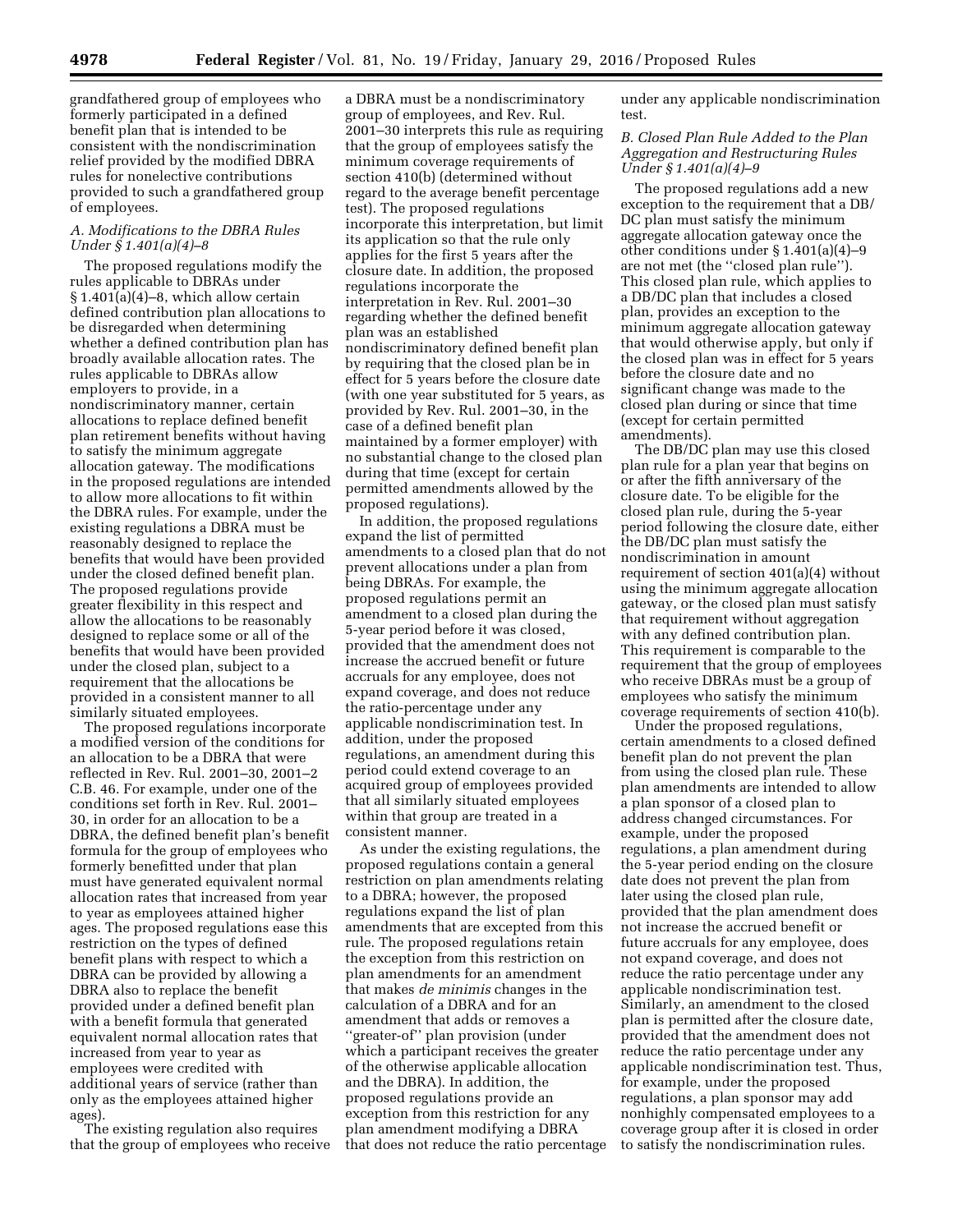*De minimis* changes to the closed plan's benefit formula are also permitted under the proposed regulations.

## *C. Special Testing Rule for the Nondiscriminatory Availability of a Benefit, Right, or Feature Provided to a Grandfathered Group of Employees Under § 1.401(a)(4)–4*

The proposed regulations establish a special nondiscrimination testing rule under  $\S 1.401(a)(4)$ –4 that applies if a benefit, right, or feature is made available only to a grandfathered group of employees with respect to a closed plan. This special rule provides relief in certain circumstances from certain nondiscrimination testing for a benefit, right, or feature provided under the closed plan, or for a rate of matching contributions provided to a grandfathered group under a defined contribution plan.

If the eligibility conditions are satisfied, the special testing rule treats a benefit, right, or feature that is provided only to a grandfathered group of employees as satisfying the current and effective availability tests of § 1.401(a)(4)–4(b) and (c). The special testing rule applies to plan years beginning on or after the fifth anniversary of the closure date and applies on a plan-year by plan-year basis. To be eligible for the special testing rule, the benefit, right or feature must be currently available to a group of employees that satisfies the minimum coverage requirements of section 410(b) for the plan years that begin within 5 years after the closure date. Once the special testing rule applies to a benefit, right, or feature, the special testing rule continues to apply for purposes of that benefit, right, or feature indefinitely (unless a later amendment changes the eligibility for the benefit, right, or feature). If a plan amendment changes the eligibility for the benefit, right, or feature after the closure date, then the special testing rule will cease to apply (subject to certain specified exceptions).

If the benefit, right, or feature that is available solely to a grandfathered group of employees is provided under a defined benefit plan, then it must be provided under the closed plan (rather than a different defined benefit plan). This is because the purpose of the special rule is to accommodate a plan amendment under which the benefit formula has been changed, but the prior benefit formula has been preserved for a grandfathered group of employees and the benefit, right, or feature is made available only to the grandfathered group of employees who continue to accrue benefits under the prior benefit

formula.6 Accordingly, the special testing rule is available only if the amendment restricting the availability of the benefit, right, or feature also resulted in a significant change in the type of the defined benefit plan's formula. For example, a conversion to a cash balance plan would be a significant change in the type of benefit formula, so that the special testing rule would apply to facilitate preservation of any subsidized early retirement factors for the employees who continue to benefit under the prior benefit formula. By contrast, in the case of a benefit formula that determines benefits as a percentage of compensation, a change in that formula to reduce that percentage would not be considered a significant change in the type of benefit formula, even if the reduction is large.

The special testing rule for a benefit, right, or feature provided under the closed plan also requires that the benefit, right, or feature has been in effect without being amended for a 5 year period before the closure date (subject to a limited exception for acquired employees). This rule is designed to ensure that the special treatment is available only for a longstanding provision and cannot be used for a benefit, right, or feature that has not been provided long enough for participants to have established a reasonable expectation that it will continue. In addition, this rule prevents a plan sponsor from obtaining special treatment for a benefit, right, or feature added shortly before and in anticipation of the closure of the plan. The proposed regulations set forth a list of permitted plan amendments that do not result in the loss of this special testing rule that are generally comparable to the list of permitted amendments for other closed plan arrangements.

The special testing rule also applies to a rate of matching contributions under a defined contribution plan that meets certain requirements. In order to be eligible for this testing rule, the rate of matching contributions must be reasonably designed so that the matching contributions will replace some or all of the value of the benefit accruals that each employee in the grandfathered group of employees would have been provided under the closed plan in the absence of a closure amendment. In addition, the rate of matching contributions for the grandfathered group of employees must

be provided in a consistent manner to all similarly situated employees.

## **III. Modification of Testing Options Under § 1.401(a)(4)–9 for DB/DC Plans, Including DB/DC Plans That Do Not Include a Closed Plan**

In addition to providing a special rule for closed plans and similar arrangements, the proposed regulations generally ease the rules under which any DB/DC plan can satisfy the nondiscrimination in amount requirement on the basis of benefits. These changes are intended to facilitate the ongoing maintenance of a defined benefit plan that provides coverage to a group of employees that is determined using a reasonable business classification.

The proposed regulations expand the ability to use the average of the equivalent allocation rates under the defined benefit plan for purposes of satisfying the minimum aggregate allocation gateway by permitting the averaging of allocation rates for nonhighly compensated employees under the defined contribution plan for this purpose. This modification is intended to better accommodate plan sponsors that have a defined contribution plan with service- or agebased allocation formulas. The Treasury Department and the IRS have determined that it is appropriate, in this context, to allow shorter-service nonhighly compensated employees to be provided less than the minimum aggregate allocation gateway rate, as long as longer-service nonhighly compensated employees are provided allocation rates that are sufficiently higher than the minimum aggregate allocation gateway rate. The Treasury Department and the IRS are considering whether any restrictions on this rule are appropriate so that the rule serves its intended purpose of facilitating formulas that provide higher allocation rates to longer-service nonhighly compensated employees, and invite comments on ways to permit appropriate flexibility while ensuring the provision is not used to circumvent the purpose of the nondiscrimination rules.

The proposed regulations also include a limitation on the averaging of rates that applies to both defined contribution and defined benefit plans in order to minimize the impact of outliers. In general, this special rule applies a cap under which any equivalent normal allocation rate or allocation rate in excess of 15% is treated as equal to 15%. However, this cap is raised to 25% for any allocation rate or equivalent normal allocation rate that results solely

<sup>6</sup>The existing regulations provide a special rule for current availability testing for a benefit, right, or feature that applies solely to benefits accrued before the amendment date. *See* § 1.401(a)(4)–4(d)(2).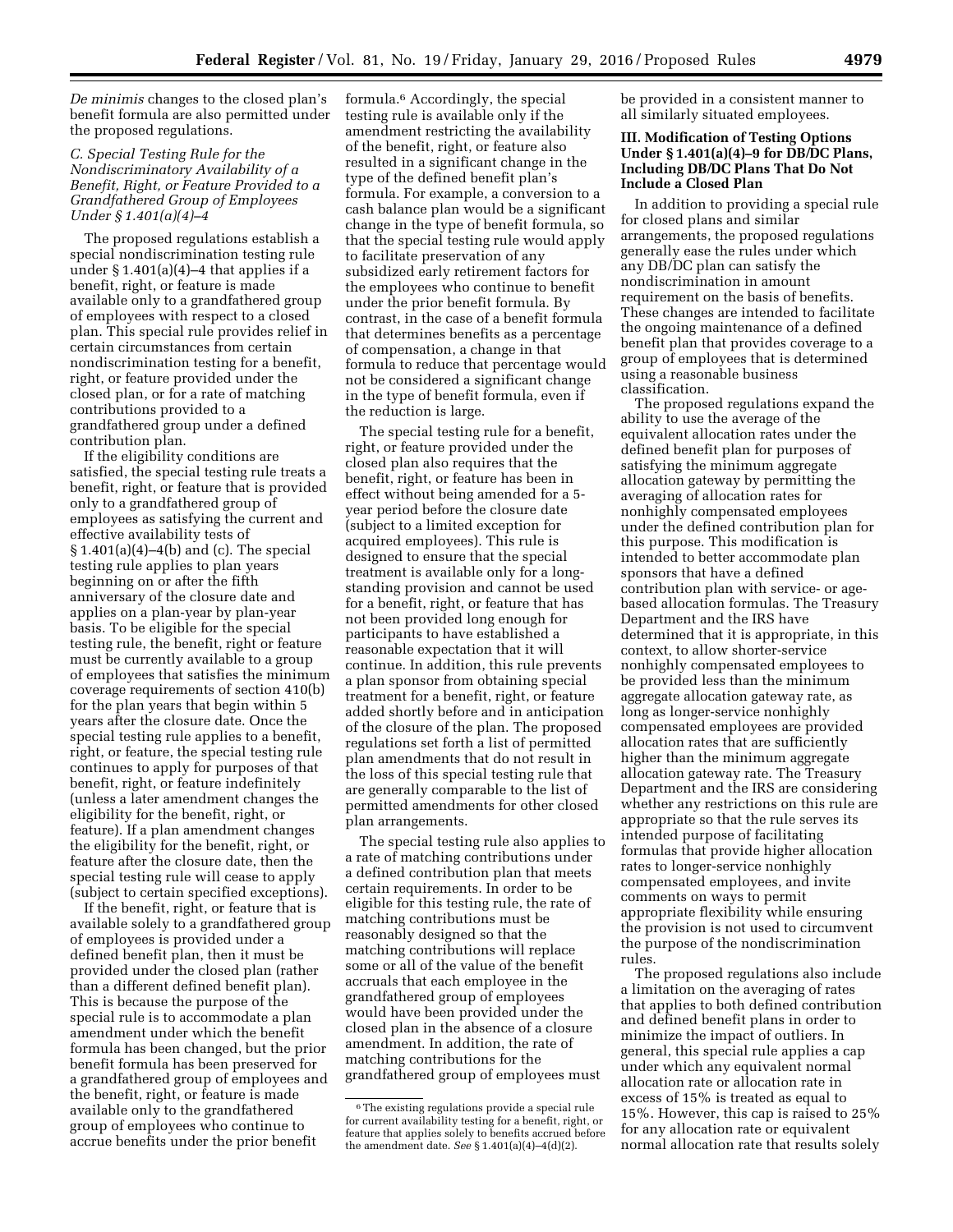from a plan design providing allocation rates or generating equivalent normal allocation rates that are a function of age or service under which higher rates are provided to older or longer-service employees.

In addition, under the proposed regulations, the average of the matching contributions actually made for nonhighly compensated employees may be used to a limited extent (up to 3 percent of compensation) for purposes of determining whether each nonhighly compensated employee satisfies the minimum aggregate allocation gateway test. Thus, for example, if the minimum aggregate allocation gateway is 7% and the average of the matching contributions actually made for nonhighly compensated employees is 3%, then a non-elective contribution of 4% for each individual would be needed in order to satisfy the minimum aggregate allocation gateway under the proposed regulations. The regulations use the average matching contributions, rather than matching contributions allocated for each employee, in order to avoid diluting the incentive effect of an employer match.

The proposed regulations also provide a new alternative to the minimum aggregate allocation gateway. Under this alternative, a DB/DC plan is not required to satisfy the minimum aggregate allocation gateway if it can satisfy the nondiscrimination in amount requirement on the basis of equivalent benefits using an interest rate of 6%, rather than the current standard interest rate of between 7.5% and 8.5%.

## **IV. Benefit Formulas for Individual Employees or Groups Without a Reasonable Business Purpose; Modifications to the Amounts Testing Rules Under § 1.401(a)(4)–2 and § 1.401(a)(4)–3**

The proposed regulations also include changes to address certain arrangements that take advantage of the flexibility in the existing nondiscrimination rules 7 to provide a special benefit formula for selected employees without extending that formula to a classification of employees that is reasonable and is established under objective business criteria. A plan satisfies the minimum

coverage requirements of section 410(b) if the plan's ratio percentage is 70% or higher or the plan satisfies the average benefit test. To satisfy the average benefit test, pursuant to § 1.410(b)–4, the group of employees must be determined using a classification that is reasonable and that is established under objective business criteria pursuant to § 1.410(b)–4(b) and must have a ratio percentage that is described in § 1.410(b)–4(c) (which includes safe harbor and unsafe harbor percentages). A classification of employees that is reasonable and is established under objective business criteria is referred to in this preamble as a ''reasonable business classification.'' To the extent that a plan provides a special benefit formula and can still pass the nondiscrimination requirements, the plan sponsor can use a qualified retirement plan to provide benefits that would otherwise be provided under a nonqualified plan. These arrangements are sometimes referred to as qualified supplemental executive retirement plans (or QSERPs).

Under the general test in the existing regulations, if a plan satisfies the minimum coverage requirements of section 410(b) using the average benefit percentage test, then the rate group for each highly compensated employee is treated as satisfying the minimum coverage requirements if the ratio percentage for the rate group is equal to the midpoint between the safe harbor and the unsafe harbor percentages (or the ratio percentage for the plan as a whole, if less). This rule recognizes that the composition of a rate group may be unpredictable and so the rate group should not be subject to a reasonable business classification standard. However, that same consideration is not relevant if the group of employees to whom the allocation formula under a defined contribution plan (or benefit formula under a defined benefit plan) applies is not a reasonable business classification.

Accordingly, the proposed regulations limit the existing rule under which a rate group with respect to a highly compensated employee is treated as satisfying the average benefit percentage test to those situations in which the allocation formula (or benefit formula) that applies to the highly compensated employee also applies to a reasonable business classification. For example, if a benefit formula applies solely to a highly compensated employee who is identified by name, it does not apply to a reasonable business classification. See § 1.410(b)–4(b). In such a case, the proposed regulations would require that the rate group with respect to that

individual satisfy the ratio percentage test.

### **Proposed Applicability Date**

Except as described below, these regulations are proposed to be applicable to plan years beginning on or after the date of publication of the Treasury decision adopting these rules as final regulations in the **Federal Register**. Taxpayers are permitted to apply the provisions of these proposed regulations except for those described in section III of the Explanation of Provisions portion of the preamble for plan years beginning before this proposed applicability date, but not for plan years earlier than those beginning on or after January 1, 2014. Accordingly, the ability to rely on a provision of these proposed regulations for periods prior to the proposed applicability date for these regulations applies to the disregard of certain defined benefit replacement allocations in cross-testing; the exception from the minimum aggregate allocation gateway with respect to certain closed plans; the special testing rule for benefits, rights, and features with respect to certain closed plans; and the rule applying the ratio percentage test to a rate group in the case of a benefit formula that does not apply to a reasonable business classification. Taxpayers may rely on these provisions (that is, the provisions that the proposed regulations would permit a taxpayer to apply before the proposed applicability date for these regulations) in order to satisfy the nondiscrimination requirements of section 401(a)(4) for plan years beginning on or after January 1, 2014, and until the corresponding final regulations become applicable.

#### **Special Analyses**

Certain IRS regulations, including this one, are exempt from the requirements of Executive Order 12866, as supplemented and reaffirmed by Executive Order 13563. Therefore, a regulatory impact assessment is not required. It also has been determined that section 553(b) of the Administrative Procedure Act (5 U.S.C. chapter 5) does not apply to these regulations, and because the regulation does not impose a collection of information on small entities, the Regulatory Flexibility Act (5 U.S.C. chapter 6) does not apply. Pursuant to section 7805(f) of the Internal Revenue Code, these regulations have been submitted to the Chief Counsel for Advocacy of the Small Business Administration for comment on their impact on small business.

<sup>7</sup>Under the existing regulations, the nondiscrimination requirements of section 401(a)(4) and the coverage rules of section 410(b) are coordinated. The general test under the section 401(a)(4) regulations is applied by determining whether each rate group under the plan (that is, for each highly compensated employee, the group of employees with a benefit or contribution rate that is greater than or equal to the benefit or contribution rate for the highly compensated employee) satisfies section 410(b) as if it were a plan.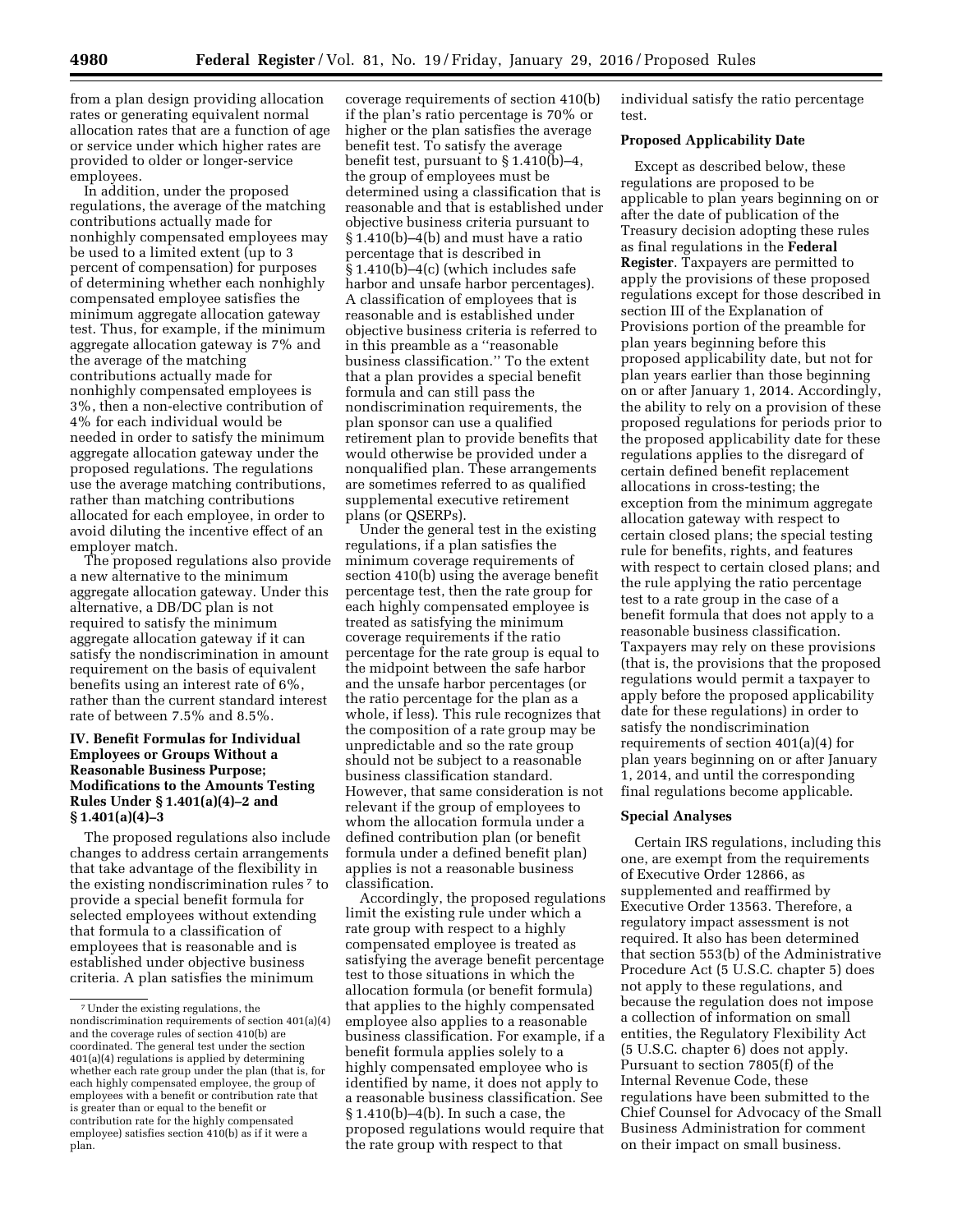#### **Comments and Public Hearing**

Before these proposed regulations are adopted as final regulations, consideration will be given to any comments that are submitted timely to the IRS as prescribed in this preamble under the **ADDRESSES** heading. Treasury and the IRS request comments on all aspects of the proposed rules, including the proposed applicability date. Treasury and the IRS also request comments on the following issues:

• Whether guidance needs to be developed for a plan that has more than one closure or closure amendment?

• Whether the rules regarding transition allocations and successor employers are still needed in light of the modifications to the DBRA rules?

All comments will be available for public inspection and copying at *[www.regulations.gov](http://www.regulations.gov)* or upon request.

A public hearing has been scheduled for May 19, 2016, beginning at 10 a.m. in the Auditorium, Internal Revenue Service, 1111 Constitution Avenue NW., Washington, DC. Because of building security procedures, visitors must enter at the Constitution Avenue entrance. In addition, all visitors must present photo identification to enter the building. Due to access restrictions, visitors will not be admitted beyond the immediate entrance area more than 30 minutes before the hearing starts. For information about having your name placed on the building access list to attend the hearing, see the **FOR FURTHER INFORMATION CONTACT** section of this preamble.

The rules of 26 CFR 601.601(a)(3) apply to the hearing. Persons who wish to present oral comments at the hearing must submit written or electronic comments by April 28, 2016 and an outline of the topics to be discussed and the time to be devoted to each topic by April 28, 2016. A signed paper or electronic copy of the outline should be submitted as prescribed in this preamble under the **ADDRESSES** heading. A period of 10 minutes will be allotted to each person for making comments. An agenda showing the scheduling of the speakers will be prepared after the deadline for receiving outlines has passed. Copies of the agenda will be available free of charge at the hearing.

## **Statement of Availability for IRS Documents**

For copies of recently issued Revenue Procedures, Revenue Rulings, notices, and other guidance published in the Internal Revenue Bulletin, please visit the IRS Web site at *[http://irs.gov.](http://irs.gov)* 

## **Drafting Information**

The principal authors of these proposed regulations are Kelly C. Scanlon and Linda S. F. Marshall, IRS Office of Associate Chief Counsel (Tax Exempt and Government Entities). However, other personnel from the IRS and the Department of Treasury participated in the development of the proposed regulations.

### **List of Subjects in 26 CFR Part 1**

Income taxes, reporting and recordkeeping requirements.

#### **Proposed Amendments to the Regulations**

Accordingly, 26 CFR part 1 is proposed to be amended as follows:

#### **PART 1—INCOME TAXES**

■ **Paragraph 1.** The authority citation for part 1 continues to read in part as follows:

**Authority:** 26 U.S.C. 7805 \* \* \*

■ **Par. 2.** Section 1.401(a)(4)–0 is amended by:

■ 1. Adding paragraph (c)(5) to the entry for § 1.401(a)(4)–2.

■ 2. Adding paragraph (d)(8) to the entry for  $\S 1.401(a)(4)-4$ .

■ 3. Adding paragraph (a)(4) to the entry for  $\S 1.401(a)(4) - 13$ .

The additions read as follows:

#### **§ 1.401(a)(4)–0 Table of contents.**  \* \* \* \* \*

#### **§ 1.401(a)(4)–2 Nondiscrimination in amount of employer contributions under a defined contribution plan.**

\* \* \* \* \* (c) \* \* \* (5) Effective/applicability date. \* \* \* \* \*

## **§ 1.401(a)(4)–4 Nondiscriminatory**

**availability of benefits, rights, and features**  \* \* \* \* \* (d)  $* * * *$ (8) Special testing rule for grandfathered group of employees. \* \* \* \* \*

#### **§ 1.401(a)(4)–13 Effective dates and freshstart rules.**

 $(a) * * * *$ 

(4) Effective/applicability date. \* \* \* \* \*

■ **Par. 3.** Section 1.401(a)(4)–2 is amended by:

- 1. Revising paragraph (c)(3)(ii). ■ 2. Revising *Examples 4* and *5* in
- paragraph (c)(4).
- 3. Adding *Examples 6* and *7* to paragraph (c)(4).

■ 4. Adding paragraph (c)(5).

The revisions and additions read as follows:

#### **§ 1.401(a)(4)–2 Nondiscrimination in amount of employer contributions under a defined contribution plan.**

- \* \* \* \* \*
	- (c) \* \* \*
	- $\binom{5}{3}$  \* \* \*

(ii) *Application of nondiscriminatory classification test.* A rate group satisfies the nondiscriminatory classification test of § 1.410(b)–4 if and only if—

(A) The formula that is used to determine the allocation for the HCE with respect to whom the rate group is established applies to a group of employees that satisfies the reasonable classification requirement of § 1.410(b)– 4(b); and

(B) The ratio percentage of the rate group is greater than or equal to the midpoint between the safe and unsafe harbor percentages applicable to the plan (or the ratio percentage of the plan, if that percentage is less). \* \* \* \* \*

 $(4) * * * *$ 

*Example 4.* (a) The facts are the same as in *Example 3,* except that N4 has an allocation rate of 8.0 percent. In addition, the formula that is used to determine the allocation for H2 is the same formula that is used to determine the allocation for all other employees in Plan D.

(b) There are two rate groups in Plan D. Rate group 1 consists of H1 and all those employees who have an allocation rate greater than or equal to H1's allocation rate (5.0 percent). Thus, rate group 1 consists of H1, H2 and N1 through N4. Rate group 2 consists of H2, and all those employees who have an allocation rate greater than or equal to H2's allocation rate (7.5 percent). Thus, rate group 2 consists of H2 and N4.

(c) Rate group 1 satisfies the ratio percentage test under § 1.410(b)–2(b)(2) because the ratio percentage of the rate group is 100 percent—that is, 100 percent (the percentage of all nonhighly compensated nonexcludable employees who are in the rate group) divided by 100 percent (the percentage of all highly compensated nonexcludable employees who are in the rate group).

(d) Rate group 2 does not satisfy the ratio percentage test of § 1.410(b)–2(b)(2) because the ratio percentage of the rate group is 50 percent—that is, 25 percent (the percentage of all nonhighly compensated nonexcludable employees who are in the rate group) divided by 50 percent (the percentage of all highly compensated nonexcludable employees who are in the rate group).

(e) However, under paragraph (c)(3)(ii) of this section rate group 2 satisfies the nondiscriminatory classification test of § 1.410(b)–4 because (i) the formula that is used to determine the allocation for H2 applies to a group of employees that satisfies the reasonable classification requirement of § 1.410(b)–4(b) (in this case, because it applies to all the employees) and (ii) the ratio percentage of the rate group (50 percent) is greater than the midpoint between the safe harbor and unsafe harbor percentages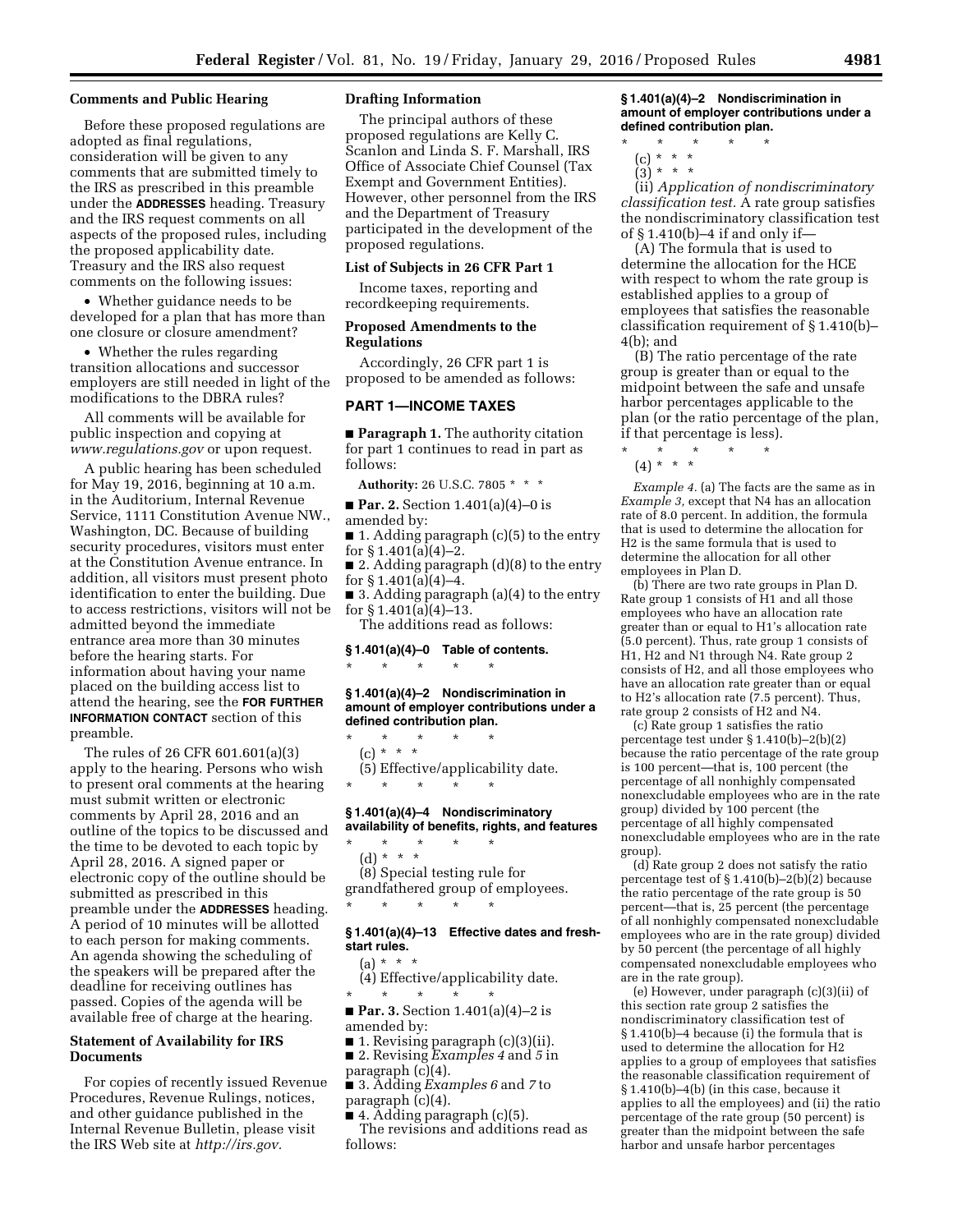applicable to the plan under § 1.410(b)– 4(c)(4) (40.5 percent).

(f) Under paragraph (c)(3)(iii) of this section, rate group 2 satisfies the average benefit percentage test if Plan D satisfies the average benefit percentage test. (The requirement that Plan D satisfy the average benefit percentage test applies even though Plan D satisfies the ratio percentage test and would ordinarily not need to run the average benefit percentage test.) If Plan D satisfies the average benefit percentage test, then rate group 2 satisfies section 410(b); thus, Plan D satisfies the general test in paragraph (c)(1) of this section because each rate group under the plan satisfies section 410(b).

*Example 5.* (a) Plan E satisfies section 410(b) by satisfying the nondiscriminatory classification test of § 1.410(b)–4 and the average benefit percentage test of § 1.410(b)– 5 (without regard to §  $1.\overline{4}10(b)-5(f)$ ). See § 1.410(b)–2(b)(3). Plan E uses the facts-andcircumstances requirements of § 1.410(b)– 4(c)(3) to satisfy the nondiscriminatory classification test of § 1.410(b)–4. The safe and unsafe harbor percentages applicable to the plan under § 1.410(b)–4(c)(4) are 29 and 20 percent, respectively. Plan E has a ratio percentage of 22 percent. Rate group 1 under Plan E has a ratio percentage of 23 percent. The formula that is used to determine the allocation for the HCE with respect to whom rate group 1 was formed applies to all other employees.

 $(\hat{b})$  Under paragraph  $(c)(3)(ii)$  of this section, rate group 1 satisfies the nondiscriminatory classification requirement of § 1.410(b)–4, because (i) the formula that is used to determine the allocation for the HCE with respect to whom the rate group was formed applies to a group of employees that satisfies the reasonable classification requirement of § 1.410(b)–4(b) (in this case, because it applies to all the employees) and (ii) the ratio percentage of the rate group (23 percent) is greater than the lesser of—

(1) The ratio percentage for the plan as a whole (22 percent); and

(2) The midpoint between the safe and unsafe harbor percentages (24.5 percent).

(c) Under paragraph (c)(3)(iii) of this section, the rate group satisfies section 410(b) because the plan satisfies the average benefit percentage test of § 1.410(b)–5.

*Example 6.* (a) Employer Z maintains a defined contribution plan, Plan F. Employer Z has six nonexcludable employees, all of whom benefit under Plan F. There is one HCE (H1) and five NHCEs (N1 through N5). There is one rate group under Plan F. The formula that is used to determine the allocation for H1 is the greater of \$20,000 or 10% of compensation for the year. The formula that applies to determine the allocation for N1 through N5 is 10% of compensation.

(b) Under paragraph (c)(3)(ii) of this section, the rate group with respect to H1 does not satisfy the nondiscriminatory classification test under § 1.410(b)–4 because the formula that is used to determine the allocation for H1 (with respect to whom the rate group is established) only applies to H1. Therefore, the rate group will satisfy paragraph (c)(3) of this section only if the ratio percentage of the rate group is greater

than or equal to 70 percent. This ratio percentage test applies even if H1's compensation is greater than \$200,000. In such a case, the rate group will pass the ratio percentage test (and accordingly the plan will satisfy the general test of this paragraph (c)) because each employee receives an allocation of 10% of compensation and therefore the ratio percentage for the rate group is equal to 100%.

*Example 7.* The facts are the same as in *Example 6,* except that the classification of employees who are entitled to benefit under the formula that applies to H1 includes N1 and N2, who are identified by name. Under paragraph (c)(3)(ii) of this section, the rate group with respect to H1 does not satisfy the nondiscriminatory classification test under § 1.410(b)–4 because the classification of H1, N1 and N2 by name does not satisfy the reasonable classification requirement of § 1.410(b)–4(b). Therefore, the rate group with respect to H<sub>1</sub> will satisfy paragraph (c)(3) of this section only if the ratio percentage of the rate group is greater than or equal to 70 percent.

(5) *Effective/applicability date.* See  $§ 1.401(a)(4) - 13(a)(4)$  for rules on the effective/applicability date of this paragraph (c).

■ **Par. 4.** In § 1.401(a)(4)–3, paragraph (c)(2) is revised to read as follows:

## **§ 1.401(a)(4)–3 Nondiscrimination in amount of employer-provided benefits under a defined benefit plan.**

\* \* \* \* \* (c) \* \* \*

(2) *Satisfaction of section 410(b) by a rate group.* For purposes of determining whether a rate group satisfies section 410(b), the rules of § 1.401(a)(4)–2(c)(3) apply except that § 1.401(a)(4)–  $2(c)(3)(ii)(A)$  is applied by substituting ''benefit formula'' for ''formula that is used to determine the allocation.'' See paragraph (c)(4) of this section and § 1.401(a)(4)–2(c)(4), *Example 3* through *Example 6,* for examples of this rule. See § 1.401(a)(4)–13(a)(4) for rules on the effective/applicability date of this paragraph (c)(2).

\* \* \* \* \* ■ **Par. 5.** In § 1.401(a)(4)–4, paragraph (d)(8) is added to read as follows:

## **§ 1.401(a)(4)–4 Nondiscriminatory availability of benefits, rights, and features.**

\* \* \* \* \* (d) \* \* \*

(8) *Special testing rule for grandfathered group of employees*—(i) *General rule.* For a plan year that begins on or after the fifth anniversary of the closure date with respect to a closed defined benefit plan, a benefit, right, or feature under a defined benefit or defined contribution plan that is available only to a grandfathered group of employees with respect to the closed defined benefit plan is treated as

satisfying paragraphs (b) and (c) of this section for the plan year, provided that—

(A) No plan amendment that affects the availability of the benefit, right, or feature (other than the closure amendment) has an applicable amendment date (within the meaning of  $$1.411(d)-3(g)(4)]$  that is within the period that begins on the closure date and ends on the last day of the plan year; and

(B) The additional requirements of paragraph (d)(8)(ii) or (iii) of this section, whichever is applicable, are satisfied.

(ii) *Additional requirements in the case of a benefit, right, or feature provided under a defined benefit plan.*  If the benefit, right, or feature is provided under a defined benefit plan, then the following additional requirements apply—

(A) The defined benefit plan under which the benefit, right, or feature is provided is the closed defined benefit plan;

(B) No plan amendment that affects the availability of the benefit, right, or feature (other than the closure amendment) has an applicable amendment date that is within the 5– year period ending on the closure date; and

(C) The closure amendment that restricted the availability of the benefit, right, or feature, making it available only to the grandfathered group of employees, must also have provided for a significant change in the type of benefit formula under the plan (such as a change from a benefit formula that is not a statutory hybrid benefit formula to a lump sum-based benefit formula).

(iii) *Additional requirements in the case of a benefit, right, or feature provided under a defined contribution plan.* If the benefit, right, or feature is provided under a defined contribution plan, then the following additional requirements apply—

(A) The benefit, right, or feature must be a right to a rate of matching contributions provided under the defined contribution plan;

(B) The rate of matching contributions must be reasonably designed so that the matching contributions will replace some or all of the value of the benefit accruals that each employee in the grandfathered group of employees would have been provided under the closed defined benefit plan in the absence of a closure amendment (based on the terms of that plan and the section 415(b)(1)(A) dollar limit in effect immediately prior to the closure date);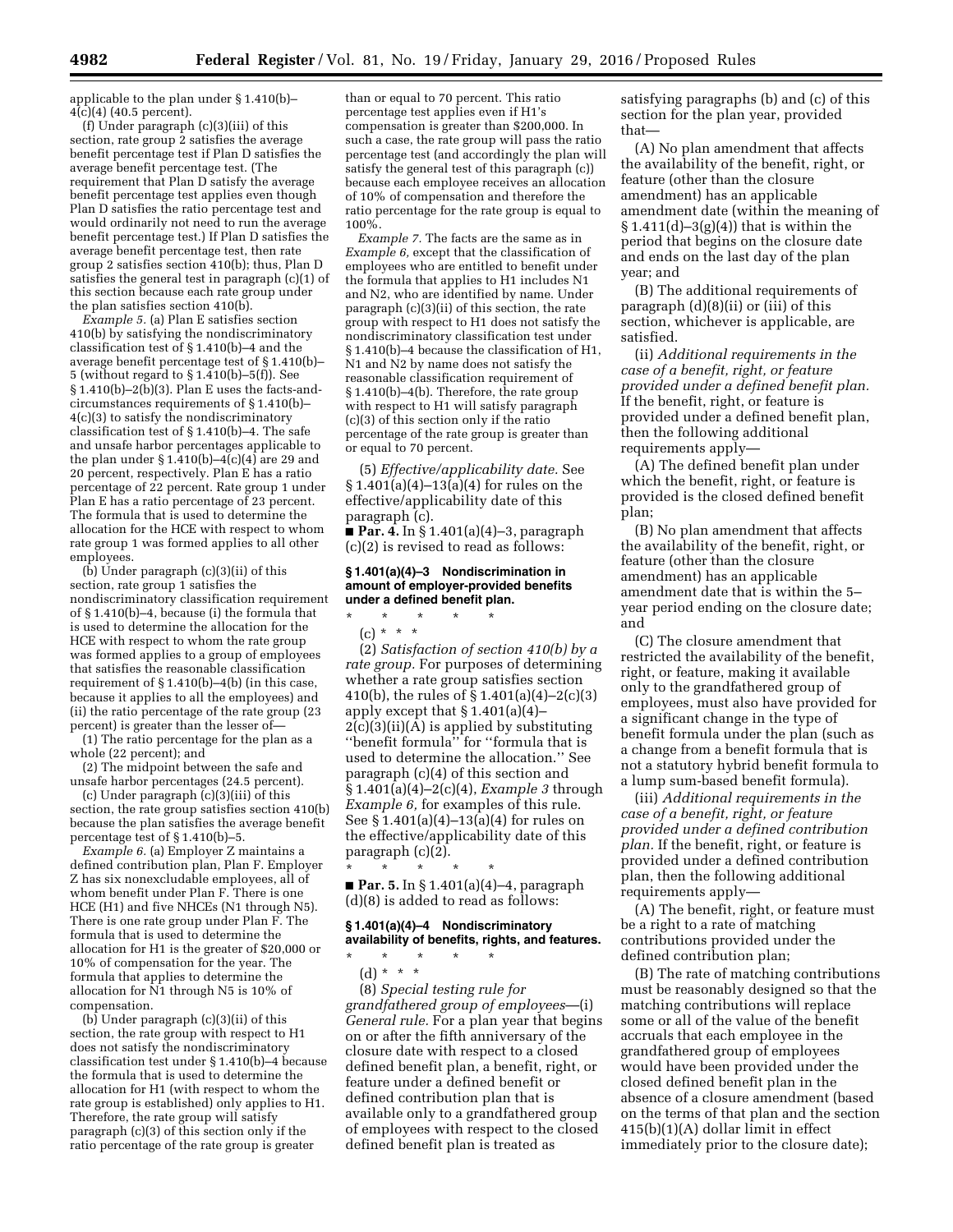(C) The closed defined benefit plan must satisfy the conditions set forth in § 1.401(a)(4)–8(b)(1)(iii)(D)(*3*); and

(D) The rate of matching contributions must be provided in a consistent manner to all similarly situated employees.

(iv) *Certain amendments not taken into account.* For purposes of applying the rules under this paragraph (d)(8), the following plan amendments are not taken into account (and, in the case of an amendment described in paragraph  $(d)(8)(iv)(C)$  or  $(D)$  of this section, the rules of this paragraph (d)(8) are applied as if the benefit, right, or feature provided after the amendment were the benefit, right, or feature provided before the amendment):

(A) An amendment adopted during the 5-year period ending on the closure date that extends eligibility for the benefit, right, or feature to an acquired group of employees provided that all similarly situated employees within that group are treated in a consistent manner.

(B) An amendment adopted after the closure date that expands or restricts the eligibility for the benefit, right, or feature, provided that, as of the applicable amendment date, the ratio percentage of the group of employees eligible for the benefit, right, or feature (taking into account the plan amendment) is not less than the ratio percentage of the group of employees eligible for the benefit, right, or feature provided before the amendment.

(C) An amendment adopted after the closure date that results in a replacement of the benefit, right, or feature with another benefit, right, or feature that is available to the same group of employees as the original benefit, right, or feature, provided that the original benefit, right, or feature is of inherently equal or greater value (within the meaning of paragraph  $(d)(4)(i)(A)$  of this section) than the benefit, right, or feature that replaces it.

(D) An amendment adopted after the closure date that results in a replacement of the benefit, right, or feature with another benefit, right, or feature that is available to the same group of employees as the original benefit, right, or feature, provided that there is only a *de minimis* difference between the amount payable under the original benefit, right, or feature and the amount payable under the benefit, right, or feature that replaces it.

(E) An amendment that is permitted by guidance published by the Commissioner in the Internal Revenue Bulletin.

(v) *Examples.* The following examples illustrate the rules in this paragraph (d)(8):

*Example 1—*(i) *Pre-amendment defined benefit plan.* Employer A maintains Plan P, a defined benefit plan that provides for an annual benefit equal to 2% of an employee's average annual compensation multiplied by the employee's years of service. Plan P also provides for a subsidized early retirement benefit available to employees who retire between the ages of 55 and 65 with 20 years of service. Plan P was established in 2003. The plan year is a calendar year. For the 2015 plan year, Plan P satisfied the nondiscrimination requirements under sections 410(b) and  $401(a)(4)$  without regard to the special rules under section 410(b)(6)(C) and without aggregation with any other plan.

(ii) *Plan conversion amendment.* On November 1, 2015, Employer A amends Plan P to cease future accruals under its benefit formula effective as of the close of the plan year ending December 31, 2015 and to provide future benefit accruals under a cash balance formula. The cash balance formula provides for pay credits equal to 5% of compensation and annual interest credits at an interest crediting rate of 6%. Early retirement benefits payable with respect to benefits accrued under the cash balance formula are determined as the actuarial equivalent of the hypothetical account balance, determined using reasonable actuarial assumptions that are specified in Plan P. Under the terms of the conversion amendment, an employee's benefit is equal to the employee's benefit under the prior benefit formula as of the close of the plan year ending December 31, 2015, plus the amount determined under the cash balance formula. However, any employee who had attained the age of 50 and had completed 15 years of service on or before December 31, 2015 is entitled to a plan benefit that is the greater of the benefit determined under the pre-amendment formula, or the benefit described in the prior sentence. Except for the closure amendment, there is no other plan amendment that affects the availability of Plan P's early retirement subsidy. No other significant change to Plan P's coverage or benefit formula is made with an applicable amendment date that is during the period beginning on January 1, 2011 and ending on December 31, 2015 (the 5-year period ending on the closure date).

(iii) *Applicability of special testing rule.*  The plan conversion amendment is a closure amendment with a closure date of December 31, 2015. Plan P's subsidized early retirement benefit available solely to the grandfathered group of employees is a separate benefit, right, or feature that must be tested for current and effective availability under paragraphs (b) and (c) of this section. For a plan year that begins on or after January 1, 2021, Plan P's subsidized early retirement benefit is eligible for the relief provided by the special testing rule of this paragraph  $(d)(8)$  because all of the applicable requirements are satisfied. The requirement under paragraph  $(d)(8)(i)(A)$  of this section is satisfied because no other plan amendment that affects the availability of the subsidized early retirement benefit has an applicable

amendment date that is on or after December 31, 2015. The additional requirements pertaining to a benefit, right, or feature provided under a defined benefit plan are also satisfied: The subsidized early retirement benefit is provided under a closed defined benefit plan as required by paragraph  $(d)(8)(ii)(A)$  of this section; no amendment that affected the availability of the subsidized early retirement benefit was made with an applicable amendment date during the 5-year period ending on the closure date as required by paragraph  $(d)(8)(ii)(B)$  of this section; and Plan P has undergone a significant change in benefit formula in connection with the closure amendment that resulted in a restriction on the availability of the subsidized early retirement benefit as required by paragraph  $(d)(8)(ii)(C)$  of this section.

*Example 2—*(i) *Closure of defined benefit plan.* The facts are the same as in *Example*  1 of this paragraph  $(d)(8)(v)$ , except that, instead of adopting a plan conversion amendment, Employer A amends Plan P to cease future accruals under the original benefit formula for all employees.

(ii) *Plan amendment to profit-sharing plan that provides enhanced rate of matching contributions.* Employer A has a profitsharing plan that includes a qualified cash or deferred arrangement and matching contributions with respect to elective deferrals of up to 3% of compensation. On November 1, 2015, Employer A amends the plan to provide, effective January 1, 2016, for additional matching contributions of up to an additional 4% of compensation solely for employees who (1) were previously covered under the defined benefit plan, and (2) had attained the age of 50 and had 15 years of service on or before December 31, 2015. This enhanced rate of matching contributions is reasonably designed so that the matching contributions will replace some or all of the value of the benefit accruals that would have otherwise been provided to this grandfathered group of employees under Plan P. Employer A makes no other change to this enhanced rate of matching contribution after the enhanced rate is established.

(iii) *Applicability of special testing rule.*  The plan amendment is a closure amendment with a closure date of December 31, 2015. The enhanced rate of matching contribution that is available solely to the grandfathered group of employees is a separate benefit, right, or feature that must be tested for current and effective availability under paragraphs (b) and (c) of this section. For a plan year that begins on or after January 1, 2021, Plan P's enhanced rate of matching contribution is eligible for the relief provided by the special testing rule of this paragraph (d)(8) because all applicable requirements are satisfied. The requirement under paragraph  $(d)(8)(i)(A)$  of this section is satisfied because no change was made to the enhanced rate of match with an applicable amendment date that is on or after December 31, 2015. The following applicable additional requirements are also satisfied: The benefit, right, or feature provided under the defined contribution plan is a rate of matching contribution as required by paragraph (d)(8)(iii)(A) of this section; the enhanced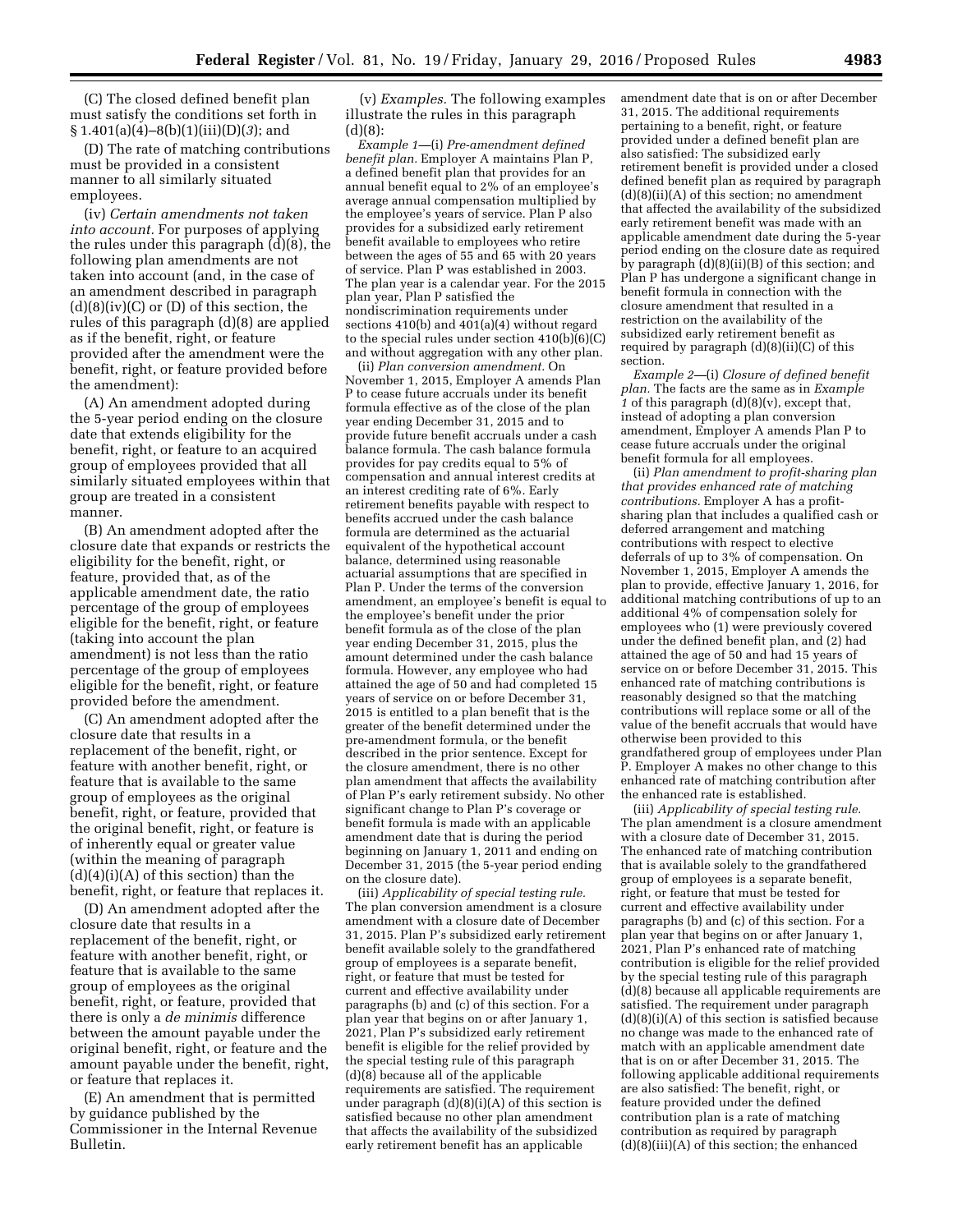rate of matching contribution is reasonably designed so that the matching contributions will replace some of the value of the benefit accruals that each employee in the grandfathered group of employees would have otherwise been provided under Plan P immediately prior to the closure date as required by paragraph (d)(8)(iii)(B) of this section; and the rate of matching contributions is provided in a consistent manner to all similarly situated employees as required by paragraph (d)(8)(iii)(D) of this section.

(iv) *Applicability of § 1.401(a)(4)– 8(b)(1)(iii)(D)(3).* In addition to the requirements described in paragraph (iii) of this *Example 2,* Plan P meets the conditions for a closed defined benefit plan specified in § 1.401(a)(4)–8(b)(1)(iii)(D)(*3*) as required by paragraph (d)(8)(iii)(C) of this section because Plan P's prior benefit formula generated equivalent normal allocation rates that increased as employees attained higher ages; Plan P satisfied the minimum coverage and nondiscrimination requirements under sections 410(b) and 401(a)(4) without regard to the special rules under section 410(b)(6)(C) and without aggregating with any other plan for the plan year preceding the closure date; and Plan P was in effect for the five-year period ending on the closure date and neither the benefit formula nor the coverage of the plan was significantly changed during this period.

(vi) *Effective/applicability dates.* The rules of this paragraph (d)(8) apply to plan years beginning on or after the date of publication of the Treasury decision adopting these rules as final in the **Federal Register**. Taxpayers may apply the rules of this paragraph (d)(8) for plan years beginning on or after January 1, 2014.

```
* * * * *
```
■ **Par. 6.** Section 1.401(a)(4)–8 is amended by:

■ 1. Revising paragraphs (b)(1)(iii)(B) through (E).

- 2. Removing paragraph  $(b)(1)(iii)(F)$ .
- 3. Adding paragraph  $(b)(1)(iv)(E)$ . The revisions and additions read as

follows:

## **§ 1.401(a)(4)–8 Cross-testing.**

- \* \* \* \* \*
- (b) \* \* \*
- $(1) * * * *$
- $(iii) * * * *$

(B) *Defined benefit replacement allocations disregarded.* In determining whether a plan has broadly available allocation rates for the plan year within the meaning of paragraph  $(b)(1)(iii)(A)$ of this section, the following rules in paragraphs (b)(1)(iii)(B)(*1*) and (*2*) of this section apply:

(*1*) If an employee receives a defined benefit replacement allocation (within the meaning of paragraph (b)(1)(iii)(D) of this section) for the plan year in addition to the employee's otherwise applicable allocation under the plan for

the plan year, then the employee's allocation rate is determined without regard to the defined benefit replacement allocation.

(*2*) If an employee receives an allocation for the plan year that is the greater of the allocation for which the employee would otherwise be eligible and the defined benefit replacement allocation (within the meaning of paragraph (b)(1)(iii)(D) of this section), then the allocation for which the employee would otherwise be eligible is considered currently available to the employee, even if the employee's defined benefit replacement allocation is greater. See paragraph (b)(1)(iii)(C)(*2*) of this section for additional rules relating to ''greater-of'' plan provisions.

(C) *Plan provisions*—(*1*) *In general.*  Plan provisions providing for defined benefit replacement allocations (within the meaning of paragraph (b)(1)(iii)(D) of this section) for the plan year must specify both the group of employees who are eligible for the defined benefit replacement allocations and the amount of the defined benefit replacement allocations.

(*2*) *''Greater-of'' plan provisions.* An allocation does not fail to be a defined benefit replacement allocation within the meaning of paragraph (b)(1)(iii)(D) of this section merely because the plan provides that each employee who is eligible for a defined benefit replacement allocation receives the greater of that allocation and the allocation for which the employee would otherwise be eligible under the plan.

(*3*) *Limited plan amendments.* Except as provided in paragraph (b)(1)(iii)(D)(*5*) of this section, an allocation is not a defined benefit replacement allocation within the meaning of paragraph (b)(1)(iii)(D) of this section for the plan year if the plan provisions relating to the allocation are amended after the date those plan provisions are both adopted and effective.

(D) *Defined benefit replacement allocation*—(*1*) *In general.* A defined benefit replacement allocation is an allocation under a defined contribution plan provided only to a grandfathered group of employees with respect to a closed defined benefit plan. An allocation is treated as a defined benefit replacement allocation if—

(*i*) The allocation satisfies the conditions to be a replacement allocation with respect to a closed defined benefit plan in paragraph  $(b)(1)(iii)(D)(2)$  of this section;

(*ii*) The closed defined benefit plan satisfies the conditions in paragraph (b)(1)(iii)(D)(*3*) of this section; and

(*iii*) For each plan year that begins before the fifth anniversary of the closure date of the closed defined benefit plan, the grandfathered group of employees is a nondiscriminatory group of employees within the meaning of paragraph (b)(1)(iii)(D)(*4*) of this section.

(*2*) *Replacement allocation.* An allocation is a replacement allocation with respect to a closed defined benefit plan under this paragraph (b)(1)(iii)(D)(*2*) if—

(*i*) The allocation is designed so that it is reasonably expected to replace some or all of the value of the benefit accruals that each employee in the grandfathered group of employees would have been provided under the closed defined benefit plan in the absence of a closure amendment (based on the terms of that plan and the section 415(b)(1)(A) dollar limit in effect immediately prior to the closure date); and

(*ii*) The allocation is provided in a consistent manner to all similarly situated employees.

(*3*) *Closed defined benefit plan.* A closed defined benefit plan satisfies the conditions in this paragraph (b)(1)(iii)(D)(*3*) if—

(*i*) The closed defined benefit plan's benefit formula applicable to the grandfathered group of employees generated equivalent normal allocation rates that increased from year to year as employees attained higher ages or were credited with additional years of service;

(*ii*) The closed defined benefit plan satisfied the minimum coverage and nondiscrimination requirements under sections 410(b) and 401(a)(4) without regard to the special rules under section 410(b)(6)(C) and without aggregating with any other plan, for the plan year preceding the closure date; and

(*iii*) The closed defined benefit plan was in effect for the 5-year period ending on the closure date and neither the benefit formula nor the coverage of the plan was significantly changed by plan amendment with an effective date during this period.

(*4*) *Nondiscriminatory group of employees.* A group of employees is a nondiscriminatory group of employees for purposes of this paragraph (b)(1)(iii)(D)(*4*) if the group of employees satisfies section 410(b) for the plan year (without regard to  $\S 1.410(b) - 5$ ).

(*5*) *Certain amendments not taken into account.* For purposes of determining whether the requirements of paragraphs (b)(1)(iii)(C)(*3*) and (b)(1)(iii)(D)(*3*) of this section are satisfied, the following plan amendments are not taken into account: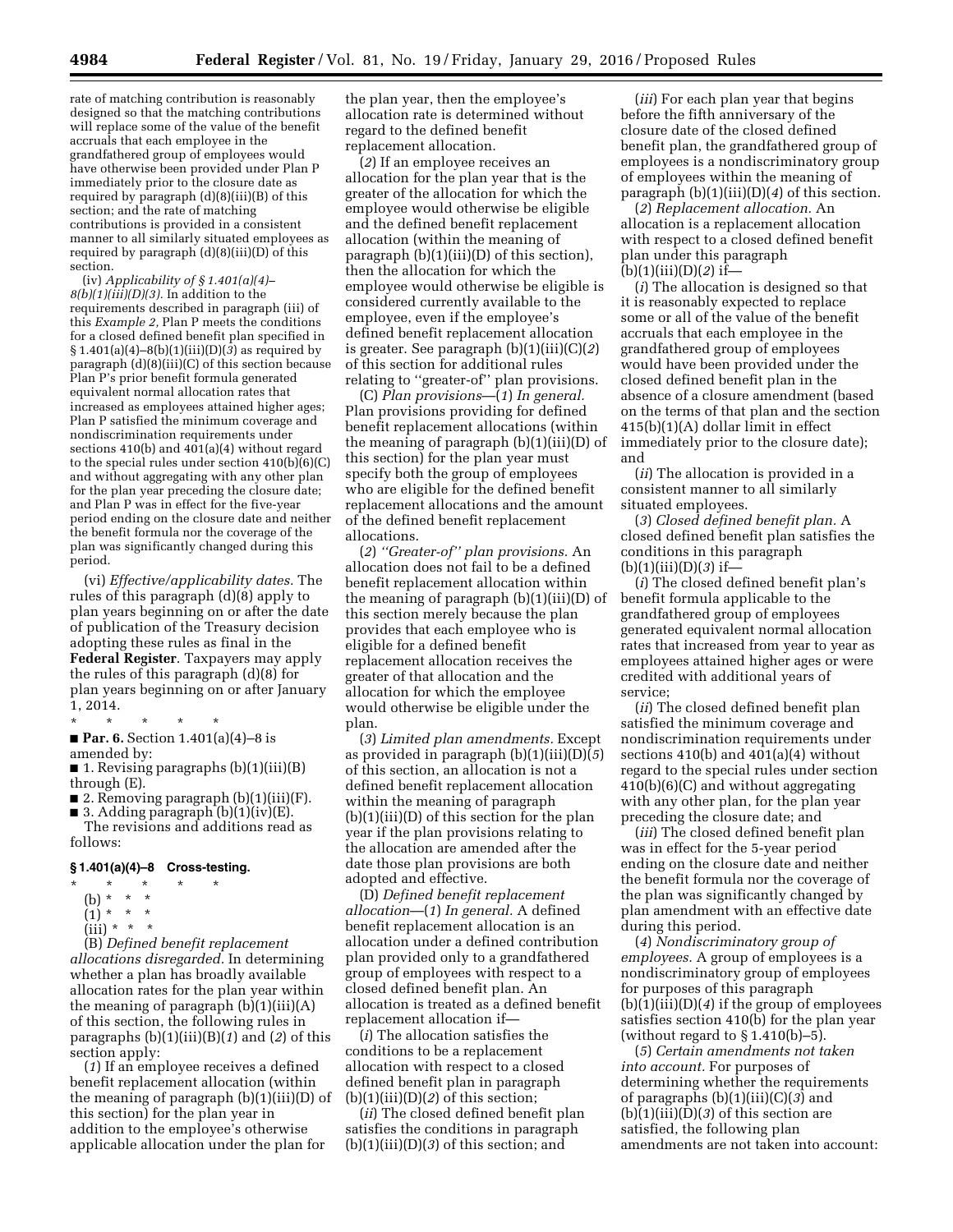(*i*) An amendment to the closed defined benefit plan adopted during the 5-year period ending on the closure date, provided that the accrued benefit or future accruals for any employee are not increased, coverage is not expanded, and the amendment is not discriminatory within the meaning of paragraph (b)(1)(iii)(D)(*6*) of this section.

(*ii*) An amendment to the defined contribution plan under which the defined benefit replacement allocation is provided that makes *de minimis*  changes in the calculation of that allocation (such as a change in the definition of compensation to include section 132(f) elective reductions).

(*iii*) An amendment to the defined contribution plan under which the defined benefit replacement allocation is provided that adds or removes a ''greater-of'' provision described under paragraph (b)(1)(iii)(C)(*2*) of this section.

(*iv*) An amendment to the defined contribution plan under which the defined benefit replacement allocation is provided that makes changes in the calculation of that allocation in a manner that is not discriminatory within the meaning of paragraph  $(b)(1)(iii)(D)(6)$  of this section.

(*v*) An amendment that guidance published by the Commissioner in the Internal Revenue Bulletin provides will not be taken into account.

(*6*) *Nondiscriminatory amendment*— (*i*) *General rule.* An amendment to a plan is not discriminatory if the ratio percentage of the plan is not decreased as a result of the amendment and, in the case of a plan that demonstrates compliance with the nondiscrimination in amount requirement of  $\S 1.401(a)(4)$ – 1(b)(2) using a method other than a safe harbor test under § 1.401(a)(4)–2(b), § 1.401(a)(4)–3(b), or paragraph (b)(3) or (c)(3) of this section, the ratio percentage for the rate group with respect to any HCE is not decreased as a result of the amendment.

(*ii*) *Timing of nondiscrimination testing.* In determining whether the ratio percentage of the plan or the rate group is decreased as a result of an amendment, an amendment that is not in effect for an entire plan year is treated as if it were in effect for the entire plan year. In the case of an amendment that has separate portions with separate effective dates, each portion of the amendment is treated as a separate amendment that must satisfy the requirements of paragraph  $(b)(1)(iii)(D)(6)(i)$  of this section for the plan year in which it takes effect.

(*7*) *Special rules for former employers and acquired employees.* The following special rules apply in the case of former employers and acquired employees:

(*i*) If the closed defined benefit plan was sponsored by a former employer and not by the employer, then the rules in paragraph (b)(1)(iii)(D)(*3*)(*ii*) of this section do not apply and one year is substituted for 5 years with respect to paragraph (b)(1)(iii)(D)(*3*)(*iii*) of this section;

(*ii*) An amendment adopted during the 5-year period ending on the closure date that extends the coverage or benefit formula of the closed defined benefit plan to an acquired group of employees may be applied (in addition to the amendments described in paragraph (b)(1)(iii)(D)(*5*) of this section) provided that all similarly situated employees within that group are treated in a consistent manner; and

(*iii*) If the employees of a former employer become the employees of the new employer as a result of a transaction that is a merger, acquisition, or similar event, then the transaction is treated as a closure amendment with respect to the former employer's plan as of the effective date of the acquisition.

(E) *Effective/applicability date.* See § 1.401(a)(4)–13(a)(4) for rules on the effective/applicability date of this section.

(iv) \* \* \*

(E) *Defined benefit replacement allocation may be disregarded.* In determining whether a plan has a gradual age or service schedule for the plan year within the meaning of paragraph  $(b)(1)(iv)(A)$  of this section, if an employee receives a defined benefit replacement allocation (within the meaning of paragraph (b)(1)(iii)(D) of this section) for the plan year, then the plan's schedule is determined without regard to the defined benefit replacement allocation. For this purpose, the rules under paragraph (b)(1)(iii)(B) of this section apply. See  $§ 1.401(a)(4)-13(a)(4)$  for rules on the effective/applicability date of this paragraph  $(b)(1)(iv)(E)$ .

\* \* \* \* \* ■ **Par. 7.** Section 1.401(a)(4)–9 is amended by:

■ 1. Revising paragraphs  $(b)(2)(v)(A)$ and (b)(2)(v)(D)(*3*).

■ 2. Adding paragraphs  $(b)(2)(v)(D)(4)$ and (*5*).

■ 3. Redesignating paragraph  $(b)(2)(v)$ (F) as paragraph  $(b)(2)(v)(H)$ .

■ 4. Adding paragraphs (b)(2)(v)(F) and  $(b)(2)(v)(G).$ 

The revisions and additions read as follows:

#### **§ 1.401(a)(4)–9 Plan aggregation and restructuring.**

- \* \* \* \* \*
	- (b) \* \* \*
	- $(2) * * * *$

(v) *Eligibility for testing on a benefits basis*—(A) *General rule*—(*1*) *In general.*  Unless, for the plan year, a DB/DC plan is primarily defined benefit in character (within the meaning of paragraph  $(b)(2)(v)(B)$  of this section) or consists of broadly available separate plans (within the meaning of paragraph  $(b)(2)(v)(C)$  of this section), in order to be permitted to demonstrate satisfaction of the nondiscrimination in amount requirement of  $\S 1.401(a)(4)-1(b)(2)$  on the basis of benefits, the DB/DC plan must satisfy the minimum aggregate allocation gateway (as described in paragraph  $(b)(2)(v)(D)$  of this section) except as provided in paragraph  $(b)(2)(v)(A)(2)$  of this section.

(*2*) *Additional testing options.* A DB/ DC plan that is not eligible to demonstrate satisfaction of the nondiscrimination in amount requirement of  $\S 1.401(a)(4)-1(b)(2)$  on the basis of benefits under paragraph  $(b)(2)(v)(A)(1)$  of this section is permitted to demonstrate satisfaction of that requirement on the basis of benefits if the DB/DC plan satisfies either the closed plan rule of paragraph  $(b)(2)(v)$ (F) of this section or the lower interest rate rule of paragraph  $(b)(2)(v)(G)$  of this section.

(*3*) *Effective/applicability date.* See § 1.401(a)(4)–13(a)(4) for rules on the effective/applicability date of this paragraph  $(b)(2)(v)(A)$ .

- \* \* \* \* \*
- $(D) * * * * *$

(*3*) *Averaging of rates for NHCEs*—(*i*) *Defined benefit plan.* For purposes of this paragraph  $(b)(2)(v)(D)$ , a plan is permitted to treat each NHCE who benefits under a defined benefit plan that is part of the DB/DC plan as having an equivalent normal allocation rate equal to the average of the equivalent normal allocation rates under the defined benefit plan for all NHCEs benefitting under that plan.

(*ii*) *Defined contribution plan.* For purposes of this paragraph  $(b)(2)(v)(D)$ , a plan is permitted to treat each NHCE who benefits under a defined contribution plan that is part of the DB/ DC plan as having an allocation rate equal to the average of the allocation rates under the defined contribution plan for all NHCEs benefitting under that plan.

(*iii*) *Limitations on the averaging of rates.* For purposes of applying paragraphs (b)(2)(v)(D)(*3*)(*i*) and (*ii*) of this section, any equivalent normal allocation rate or allocation rate in excess of 15% of plan year compensation is treated as being 15%. The preceding sentence is applied by substituting 25% for 15% each time it